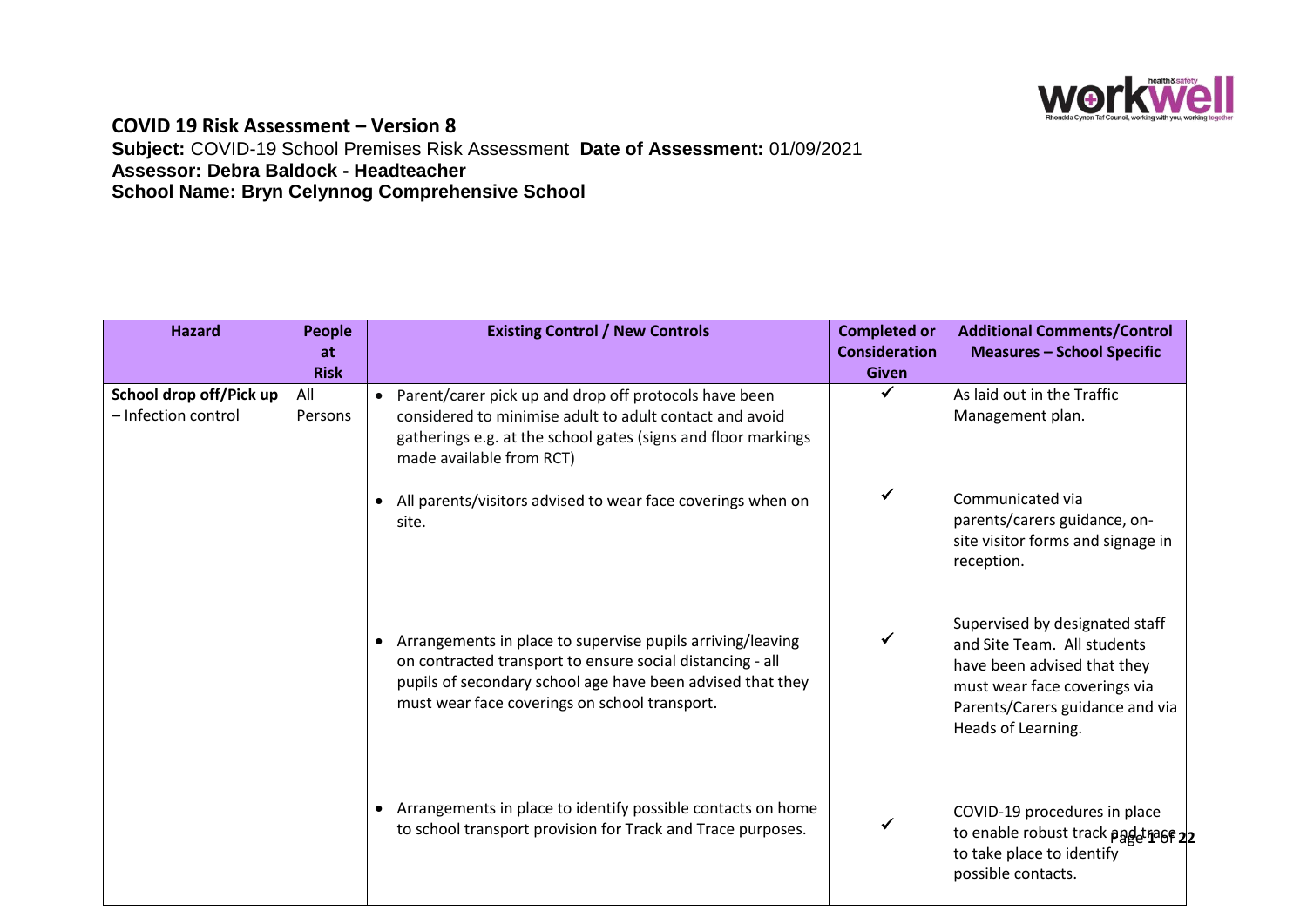| One parent encouraged to drop off/pick up.<br>$\bullet$                                                                                                              | ✓ | As laid out in the Parental<br>Guidance September 2021 and<br>made available via ClassCharts<br>(Parental communication<br>platform).                               |
|----------------------------------------------------------------------------------------------------------------------------------------------------------------------|---|---------------------------------------------------------------------------------------------------------------------------------------------------------------------|
| Additional entrances/exits used to reduce gatherings at peak<br>times where possible.                                                                                | ✓ | Designated entrance and exit<br>points that follow a one way<br>system are used to reduce<br>gatherings at peak times.                                              |
| Parents/carers instructed not to attend school if<br>$\bullet$<br>symptomatic.                                                                                       |   | As laid out in the Parent/Carer<br>Guidance March 2021 and<br>updated in September 2021-<br>made available via the school<br>website and ClassCharts.               |
| • Where necessary, the School has a process for removing face<br>coverings when learners and staff who use them arrive at<br>school, e.g. a lidded bin for disposal. |   | As laid out in the Parental and<br>Staff guidance - designated<br>bins, clearly labelled will be<br>provided for the disposal of<br>single use 3-ply face coverings |
| Handwashing/hand sanitiser available at all entrances.                                                                                                               |   | and they will not be placed in<br>the recycling bins.<br>Cleaning stations are available<br>at key locations throughout the<br>school and in every classroom.       |
|                                                                                                                                                                      |   |                                                                                                                                                                     |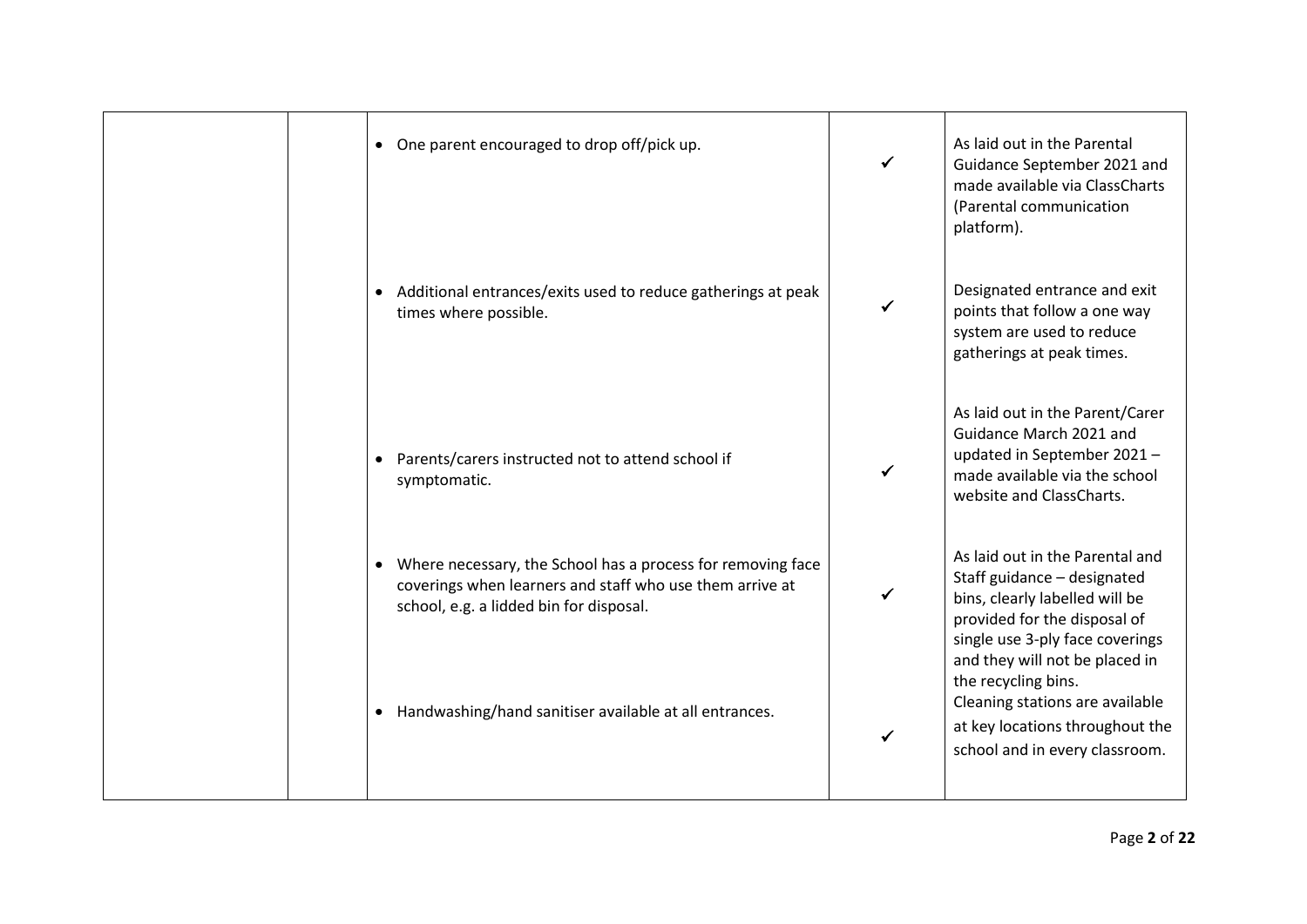| <b>Circulation Routes -</b><br>Infection control | All<br>Persons | • Where large numbers of pupils still need to move around the<br>setting, alternative external routes have been provided<br>where available and consideration is given to implementing<br>a one-way system.                          |   | A one way system is in place, so<br>different entry and exit points<br>are clearly identified.                                                                                                                             |
|--------------------------------------------------|----------------|--------------------------------------------------------------------------------------------------------------------------------------------------------------------------------------------------------------------------------------|---|----------------------------------------------------------------------------------------------------------------------------------------------------------------------------------------------------------------------------|
|                                                  |                | • Floor markings and signage is provided to assist with social<br>distancing.                                                                                                                                                        | ✓ | Appropriate signage is in place<br>throughout the school as in line<br>with the operational guidance<br>for schools September 2021,<br>version 1.                                                                          |
|                                                  |                | • Doors kept open to encourage ventilation and to reduce<br>physical contact. (where safe to do so - and not<br>compromising fire safety, you may need to check the fire risk<br>assessment to identify doors that can remain open). | ✓ | Where possible windows and<br>doors are kept open to increase<br>ventilation. Fire doors will<br>remain closed. As laid out in the<br><b>Staff Return to Work Guidance</b><br>September 2021 and<br>Parent/Carer Guidance. |
|                                                  |                | • Times for using stairs and corridors have been planned to<br>ensure that use of common areas does not encourage<br>gatherings.                                                                                                     | ✓ | As laid out in the staff guidance<br>a one way system is in place to<br>mitigate the risk of large<br>gatherings, this will also be                                                                                        |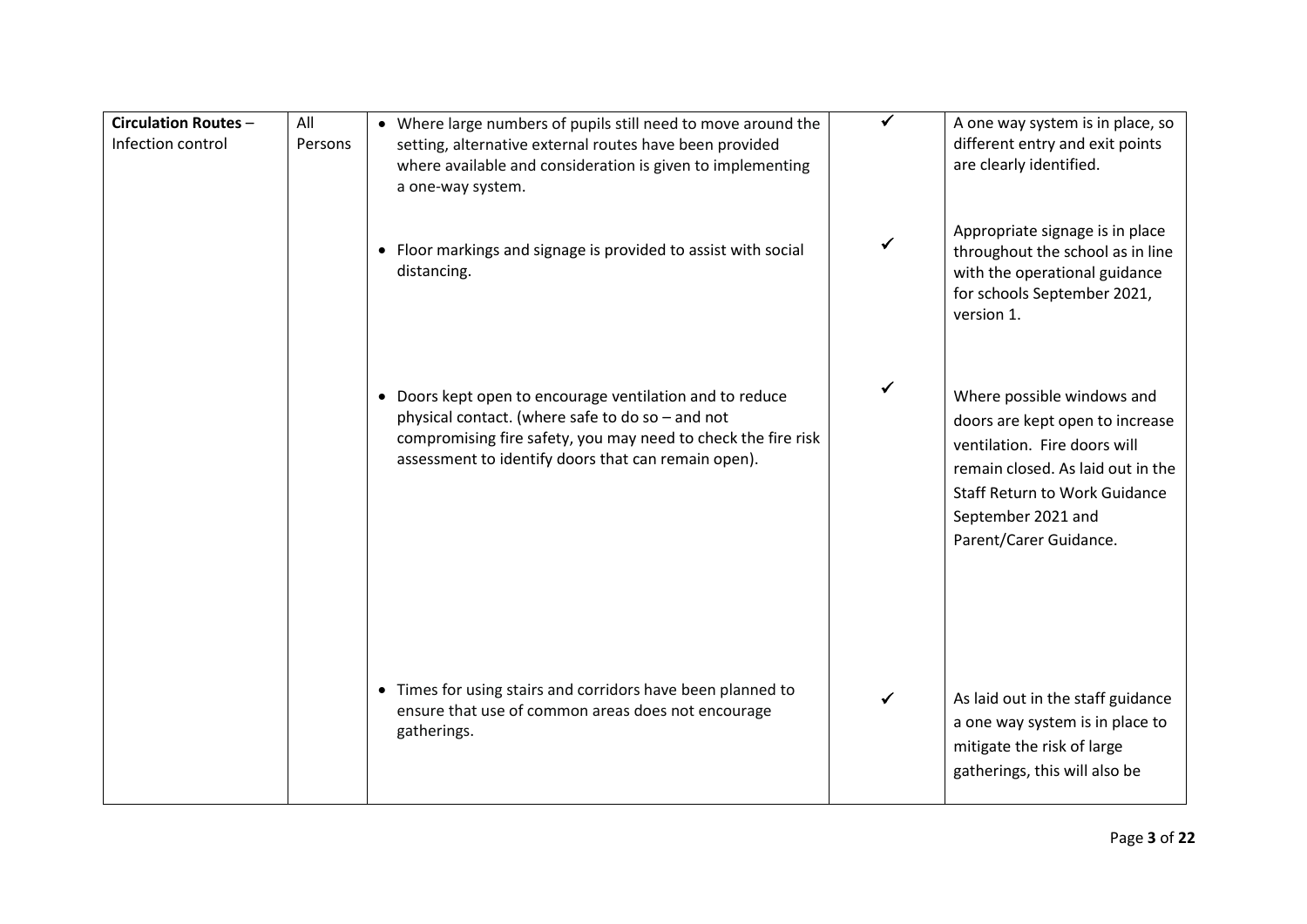|                                                                |                | • Class times have been staggered to prevent large numbers<br>moving around the premises at the same time.                                                                                                                                                         |   | monitored by staff on duty.<br>As laid out in staff guidance -<br>staggered dismiss times from<br>lessons to prevent large<br>numbers of students moving<br>around the premises at any one<br>time. |
|----------------------------------------------------------------|----------------|--------------------------------------------------------------------------------------------------------------------------------------------------------------------------------------------------------------------------------------------------------------------|---|-----------------------------------------------------------------------------------------------------------------------------------------------------------------------------------------------------|
| <b>Classroom/Teaching</b><br>Environment-<br>Infection control | All<br>Persons | • For Welsh Government Guidance on control measures<br>within the classroom for the various settings, use the link<br>below: https://gov.wales/operational-guidance-schools-and-<br>settings                                                                       |   | The Welsh Government<br>Guidance has been used and<br>forms part of the staff guidance,<br>control measures are outlined<br>below:                                                                  |
|                                                                |                | Decide, as part of the risk assessment process, whether the<br>use of face coverings for staff or secondary learners is<br>appropriate based on a school's own circumstances,<br>supported by public health officials, and in discussion with<br>local authorities | ✓ | Where possible 3-ply medical<br>face coverings will be worn on<br>school site by staff. Where<br>possible face coverings will be<br>worn by students in corridors<br>and communal areas.            |
|                                                                |                | Where possible pupils use the same desk and resources each<br>$\bullet$<br>day. Resources are placed in individual trays/bags and only<br>essential items are brought in from home.                                                                                |   | Seating plans are fully utilised<br>and this is outlined in the staff.<br>parent/carer guidance<br>Designated outdoor areas have<br>been allocated to each year                                     |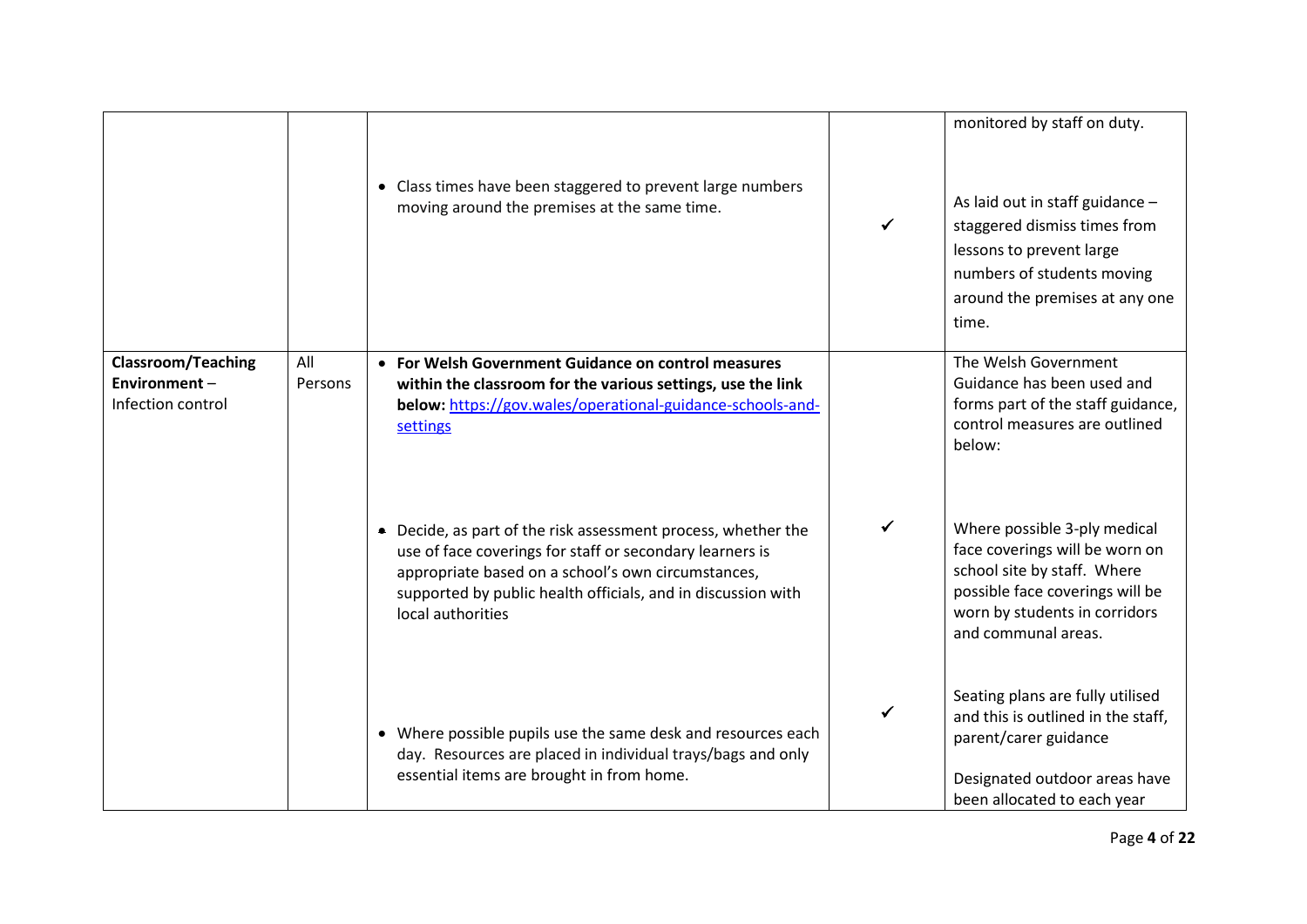| • The use of outdoor space is utilised wherever possible.                                                                                                        | group. This is outlined in the<br>staff, parent/carer's guidance.                                                                                                                    |
|------------------------------------------------------------------------------------------------------------------------------------------------------------------|--------------------------------------------------------------------------------------------------------------------------------------------------------------------------------------|
| • Rooms have been organised to encourage social distancing,<br>tables and chairs arranged to enable sitting side to side<br>facing forward and not face to face. | All classrooms have been<br>organised to encourage social<br>distancing. Where sitting side to<br>side facing forward could not be<br>achieved, perspex screens have<br>been fitted. |
| • Unnecessary items have been removed from learning<br>environments where there is space to store elsewhere.                                                     | Where possible all unnecessary<br>items have been removed. This<br>is reflected in the clear desk<br>policy.                                                                         |
| • Resources which are not easily washable or wipeable have<br>been be removed.                                                                                   | Where appropriate resources<br>have been removed. The<br>school have purchased<br>industrial fine mist anti-viral<br>sprays that will be used daily<br>across the school             |
| • Arrangements in place for the use of the playground,<br>including playground equipment.                                                                        | Dedicated outside zoned areas<br>for each year group to utilise at<br>break and lunch times.<br>Social distancing guidance is                                                        |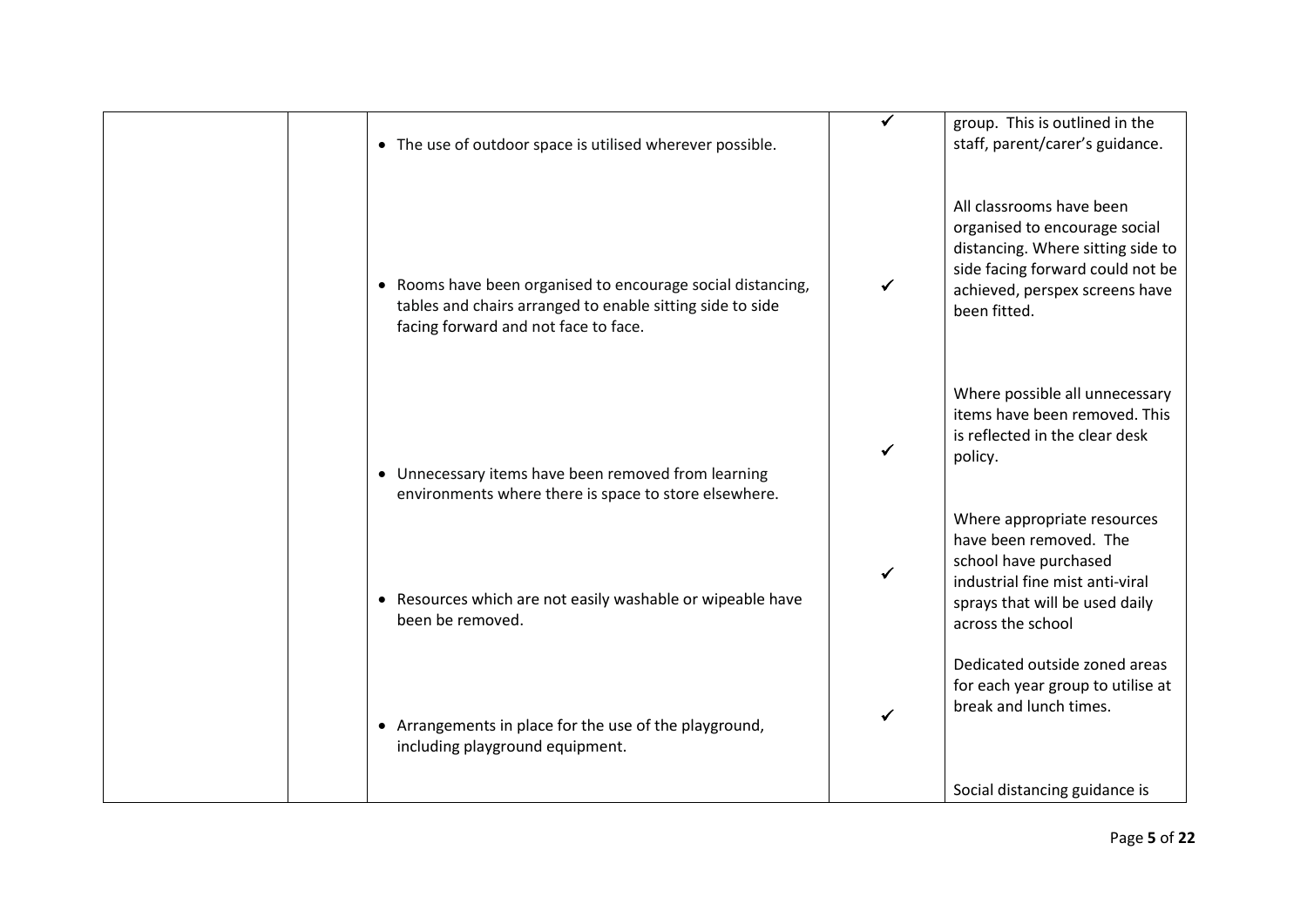|                              | • Arrangements are also in place for social distancing in staff<br>rooms and prep rooms.                 | outlined in the staff guidance<br>and staff will be required to sign<br>a declaration to state that they<br>have read and understood the<br>guidance documentation.                                                                                                                                                                                                             |
|------------------------------|----------------------------------------------------------------------------------------------------------|---------------------------------------------------------------------------------------------------------------------------------------------------------------------------------------------------------------------------------------------------------------------------------------------------------------------------------------------------------------------------------|
|                              | • Arrangements are in place for utilising changing rooms and<br>consideration has been given to PE Kits  | We will take reasonable and<br>proportionate control measures<br>to reduce the risk to the lowest<br>practical level which will<br>include, as a minimum, ensuring<br>changing rooms are as well<br>ventilated as possible and<br>surfaces are cleaned after use.<br>This means that students no<br>longer need to wear their PE kit<br>to school on days when they<br>have PE. |
| <b>Teaching and Learning</b> | • Arrangements put in place to ensure teaching and learning<br>continues if a localised lockdown occurs. | A continuous whole school<br>blended learning approach has<br>been designed, it will be<br>maintained and will be instantly<br>available for students if they are<br>required to self-isolate. This is<br>reflected and the latest version<br>of our business continuity plan.                                                                                                  |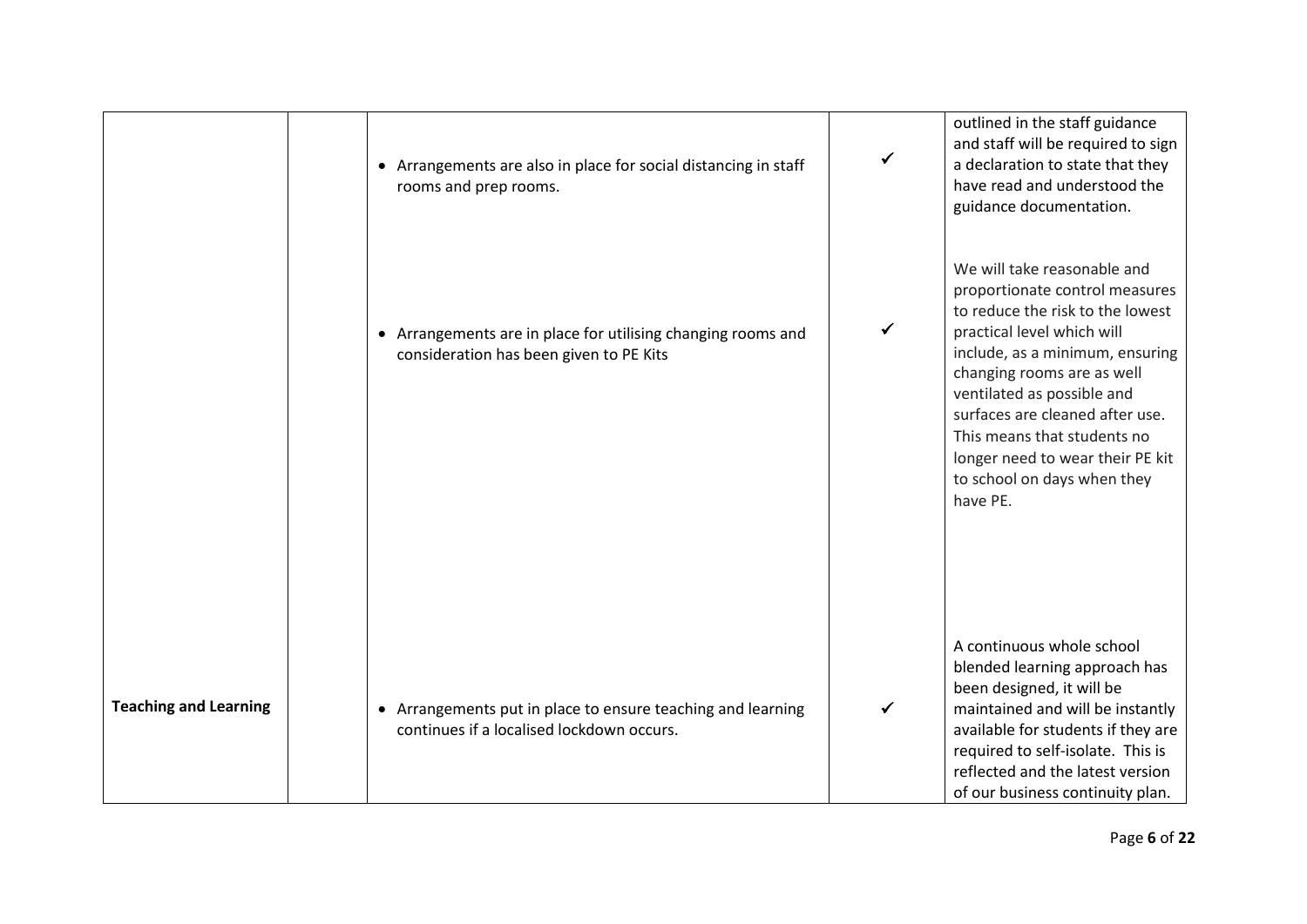| <b>Pupil and Staff</b><br>Toileting - Infection<br>control | • Consider the increased handwashing times that have been<br>introduced.                                                                                                                                             | ✓ | The cleaning stations are<br>available at key locations<br>throughout the school - hand<br>washing facilities are available<br>in all toilets and hand sanitiser<br>is available in all classrooms.                                                                                                                                                                                                                              |
|------------------------------------------------------------|----------------------------------------------------------------------------------------------------------------------------------------------------------------------------------------------------------------------|---|----------------------------------------------------------------------------------------------------------------------------------------------------------------------------------------------------------------------------------------------------------------------------------------------------------------------------------------------------------------------------------------------------------------------------------|
|                                                            | Where possible, provide separate toilets for different<br>$\bullet$<br>contact groups. Where this is not possible, using hand<br>sanitiser before entering the toilet and ensuring toilets are<br>cleaned regularly. |   | Cleaning stations are available<br>in each classroom and students<br>will use hand sanitiser on exit<br>and entry to the classroom.<br>Hand washing facilities are<br>available in all toilets, so if used<br>by students during break/lunch<br>times this can be utilised.<br>Information regarding good<br>hand hygiene is outlined in the<br>Parents and Carers guidance.<br>Each year group has a<br>dedicated toilet block. |
|                                                            | • Signage is in place in each toilet to encourage adequate<br>hand washing takes place.                                                                                                                              |   | Signage is placed in every toilet<br>to encourage adequate hand<br>washing takes place.                                                                                                                                                                                                                                                                                                                                          |
|                                                            | • Similar arrangements are also in place for staff toilets.                                                                                                                                                          |   | Signage is in place in the staff                                                                                                                                                                                                                                                                                                                                                                                                 |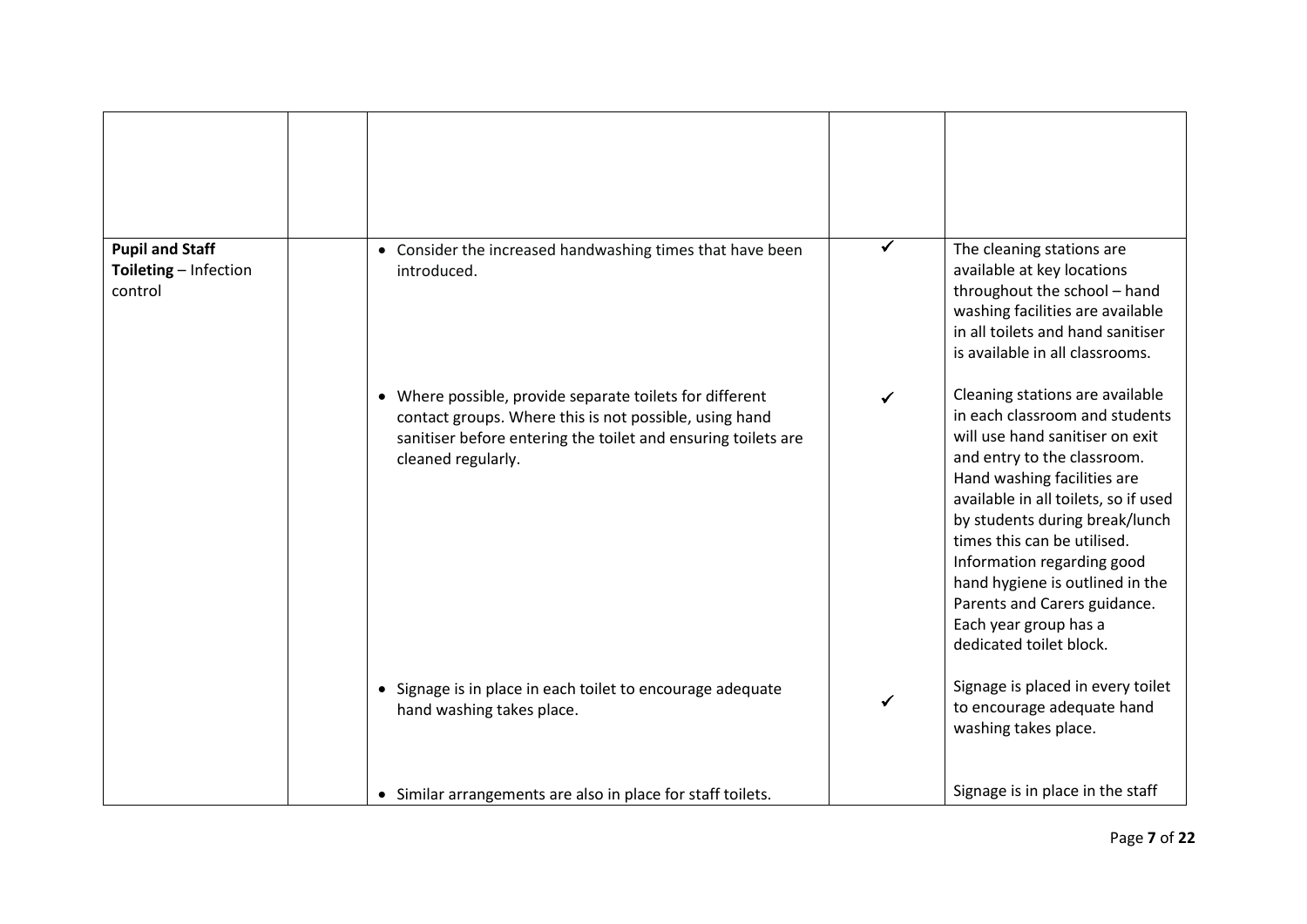|                                                                                           |                | • Automated soap dispensers should be used where possible<br>and hands should be thoroughly dried, preferably using<br>paper towels. Hand dryers should be avoided where<br>possible. Paper towels should be disposed of in a lidded bin<br>and not allowed to overflow. Bins should be emptied daily. |   | and visitor toilets to encourage<br>adequate handwashing takes<br>place.<br>Soap, paper towel dispensers<br>and hand dryers are available in<br>staff and visitor toilets. Lidded<br>bins are provided for the<br>disposal of used paper towels.<br>Bins are emptied daily. Student<br>toilets have soap dispensers |
|-------------------------------------------------------------------------------------------|----------------|--------------------------------------------------------------------------------------------------------------------------------------------------------------------------------------------------------------------------------------------------------------------------------------------------------|---|---------------------------------------------------------------------------------------------------------------------------------------------------------------------------------------------------------------------------------------------------------------------------------------------------------------------|
| Spread of COVID -<br><b>19/Social Distancing</b><br><b>Infection Control</b><br>(General) | All<br>Persons | • Windows and doors are open to increase ventilation (where<br>safe to do so and not compromising fire safety).                                                                                                                                                                                        | ✓ | and hand dryers.<br>Where possible windows and<br>doors are open to increase<br>ventilation and this is in the<br>staff guidance. Fire doors will<br>remain closed.                                                                                                                                                 |
|                                                                                           |                | • Where necessary, Corporate Estates have been consulted<br>regarding safe use of mechanical ventilation systems.                                                                                                                                                                                      | ✓ | Corporate Estates have been<br>consulted regarding the safe<br>use of mechanical ventilation<br>systems.                                                                                                                                                                                                            |
|                                                                                           |                | • Decide, as part of the risk assessment process, whether the<br>use of face coverings for staff or secondary learners is<br>appropriate based on a school's own circumstances,<br>supported by public health officials, and in discussion with<br>local authorities                                   |   | Where possible 3-ply medical<br>face coverings will be worn on<br>school site by staff. Where<br>possible face coverings will be<br>worn by students in corridors<br>and communal areas.                                                                                                                            |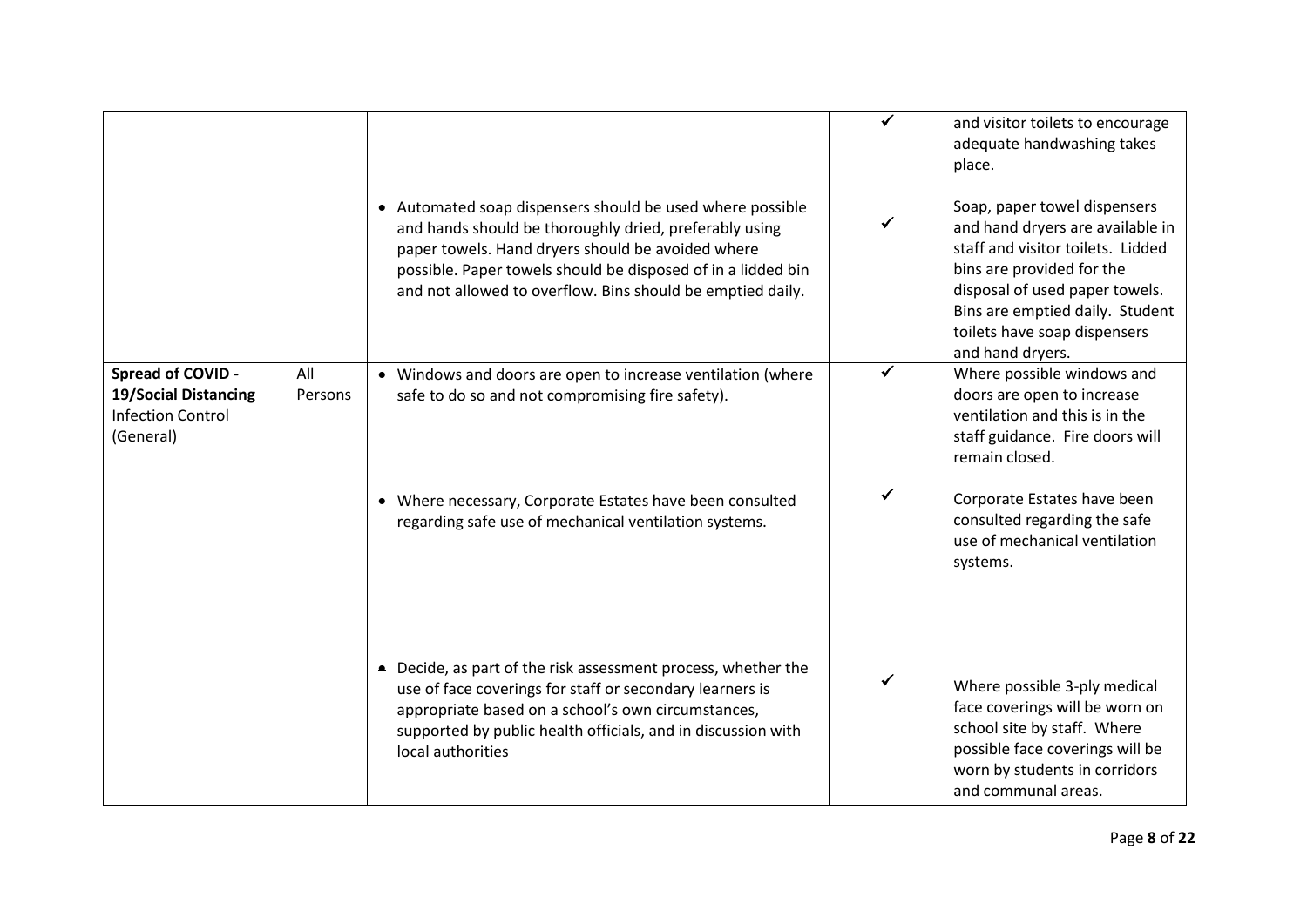| • An adequate supply of lidded bins are available for the safe<br>disposal of single use face coverings.                                                                           | $\checkmark$ | An adequate supply of lidded<br>bins are available across the<br>school site and in every<br>classroom.                                                                                                                                                                                                                                                                                                                                   |
|------------------------------------------------------------------------------------------------------------------------------------------------------------------------------------|--------------|-------------------------------------------------------------------------------------------------------------------------------------------------------------------------------------------------------------------------------------------------------------------------------------------------------------------------------------------------------------------------------------------------------------------------------------------|
| • Movement of whole classes is avoided where pupils can stay<br>in the same room and staff can move to different classes<br>instead. Rooms used have been selected to enable this. | ✓            | Movement of classes or groups<br>to mitigate contact has been<br>given consideration. Following<br>staff and Union consultation,<br>staff preference was reached<br>and staff would remain in their<br>own classrooms. Staff agreed<br>that they will carry out their<br>own classroom cleaning when<br>movement of classes occurs.<br>This is outlined in the staff<br>guidance and reflected in the<br><b>Business Continuity Plan.</b> |
| • Appropriate signage is in place throughout the setting.                                                                                                                          |              | Appropriate signage is in place<br>throughout the school as in line<br>with the operational guidance<br>for schools September 2021,<br>version 1.                                                                                                                                                                                                                                                                                         |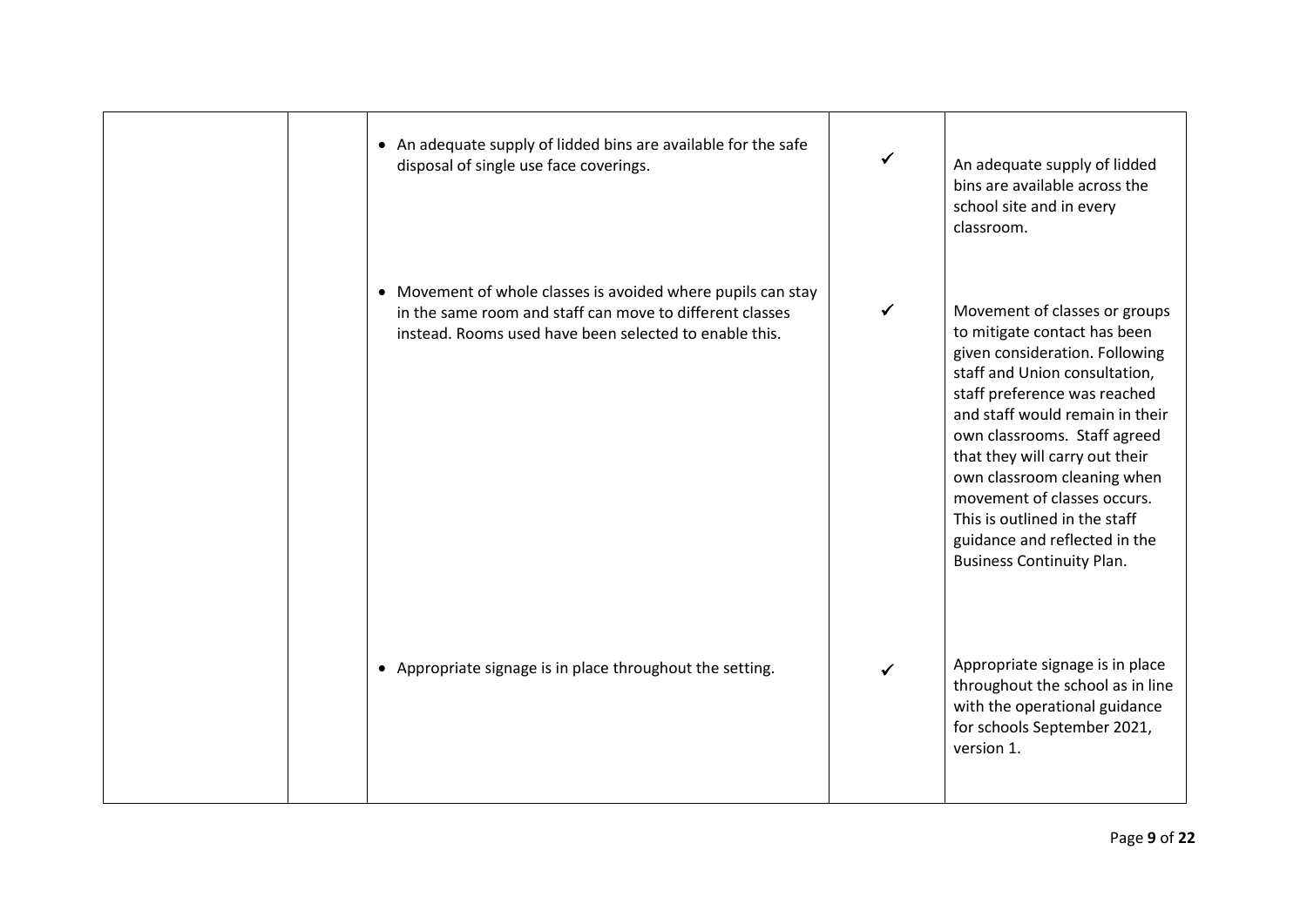|                 | • Arrangements are in place to manage break times including<br>staggered times, alternative entrances, demarcation.                                                                                                                                                                                                                                                                                                                    |              | Arrangements are in place to<br>manage break and staggered<br>lunch times, zoned areas for<br>break and lunch time have been<br>identified for each year group<br>and a one way system has been<br>introduced. SMT and staff will<br>supervise break and lunch times<br>as laid out in the staff break and<br>lunch time supervision rota.                                                                                                                                                                                                                         |
|-----------------|----------------------------------------------------------------------------------------------------------------------------------------------------------------------------------------------------------------------------------------------------------------------------------------------------------------------------------------------------------------------------------------------------------------------------------------|--------------|--------------------------------------------------------------------------------------------------------------------------------------------------------------------------------------------------------------------------------------------------------------------------------------------------------------------------------------------------------------------------------------------------------------------------------------------------------------------------------------------------------------------------------------------------------------------|
|                 | • All staff should adhere to the social/physical distancing<br>measures as far as possible with younger learners, but<br>should also adhere to those measures in their interactions<br>with older learners, other staff members and visitors to the<br>school.                                                                                                                                                                         | $\checkmark$ | All staff will endeavour to<br>adhere to the social/distancing<br>measures with students, staff<br>and visitors.                                                                                                                                                                                                                                                                                                                                                                                                                                                   |
| <b>Staffing</b> | • Staff who are clinically vulnerable have been assessed and,<br>for those able to return to the workplace, suitable measures<br>have been put in place to manage the risk e.g. ensure extra<br>care is taken in observing social distancing. Refer to the<br>Council guidance 'Update for Chairs of Governors,<br>Headteachers, Managers & Staff - Shielding and Childcare<br>Responsibilities' & Staff COVID19 Risk Assessment Tool. | $\checkmark$ | All staff have completed an RCT<br>- Risk Assessment Return-<br>Employee Declaration, this<br>enabled the staffing plan to be<br>implemented. A review was<br>carried out in August 2021 to<br>take into consideration new<br>starters and any changes. Staff<br>are aware that they must<br>inform the Headteacher of any<br>changes to their circumstances<br>and a new risk assessment will<br>be completed. Taking into<br>account individual staff needs<br>and advice sought from the<br>Health and Safety, Occupational<br>Health, Equalities and Diversity |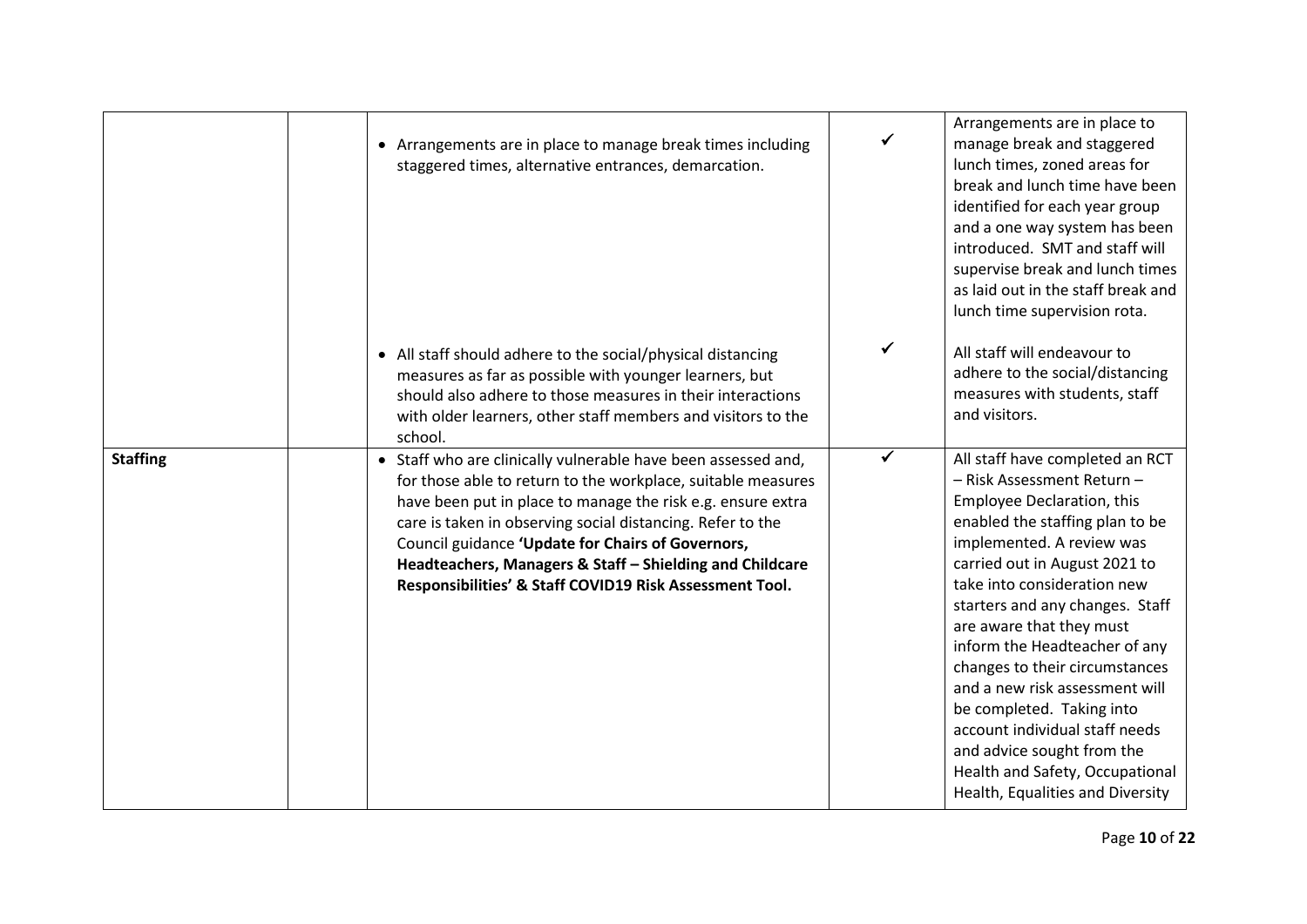|                                                                                                                                                                                     | and Employee Relations teams.<br>Where required, individual staff<br>risk assessments have been<br>carried out and suitable<br>measures have been put into<br>place to manage risks.<br>Supply teachers, peripatetic<br>teachers, specialists, therapists,<br>clinicians and other temporary                                                                                                                                     |
|-------------------------------------------------------------------------------------------------------------------------------------------------------------------------------------|----------------------------------------------------------------------------------------------------------------------------------------------------------------------------------------------------------------------------------------------------------------------------------------------------------------------------------------------------------------------------------------------------------------------------------|
|                                                                                                                                                                                     | staff will be offered a 3-ply<br>medical face mask. Guidance<br>documents will be made<br>available to all temporary or<br>visiting staff, containing<br>guidance on social/physical<br>distancing and hygiene in the<br>school setting.<br>SNSAs and other support staff<br>for students with ALN will have<br>access to 3-ply medical face<br>masks and Perspex screen when<br>working on a one-to-one basis<br>with students. |
| • Daily review of staffing levels takes place, including those in<br>key safety roles to ensure the safe supervision and operation<br>of the setting including premises management. | Staffing levels will be reviewed<br>daily to ensure that key safety<br>roles are in place and reflected<br>in the Business Continuity Plan.                                                                                                                                                                                                                                                                                      |
| • The use of shared staff spaces and staff rooms is minimised.                                                                                                                      | The use of staff spaces and staff                                                                                                                                                                                                                                                                                                                                                                                                |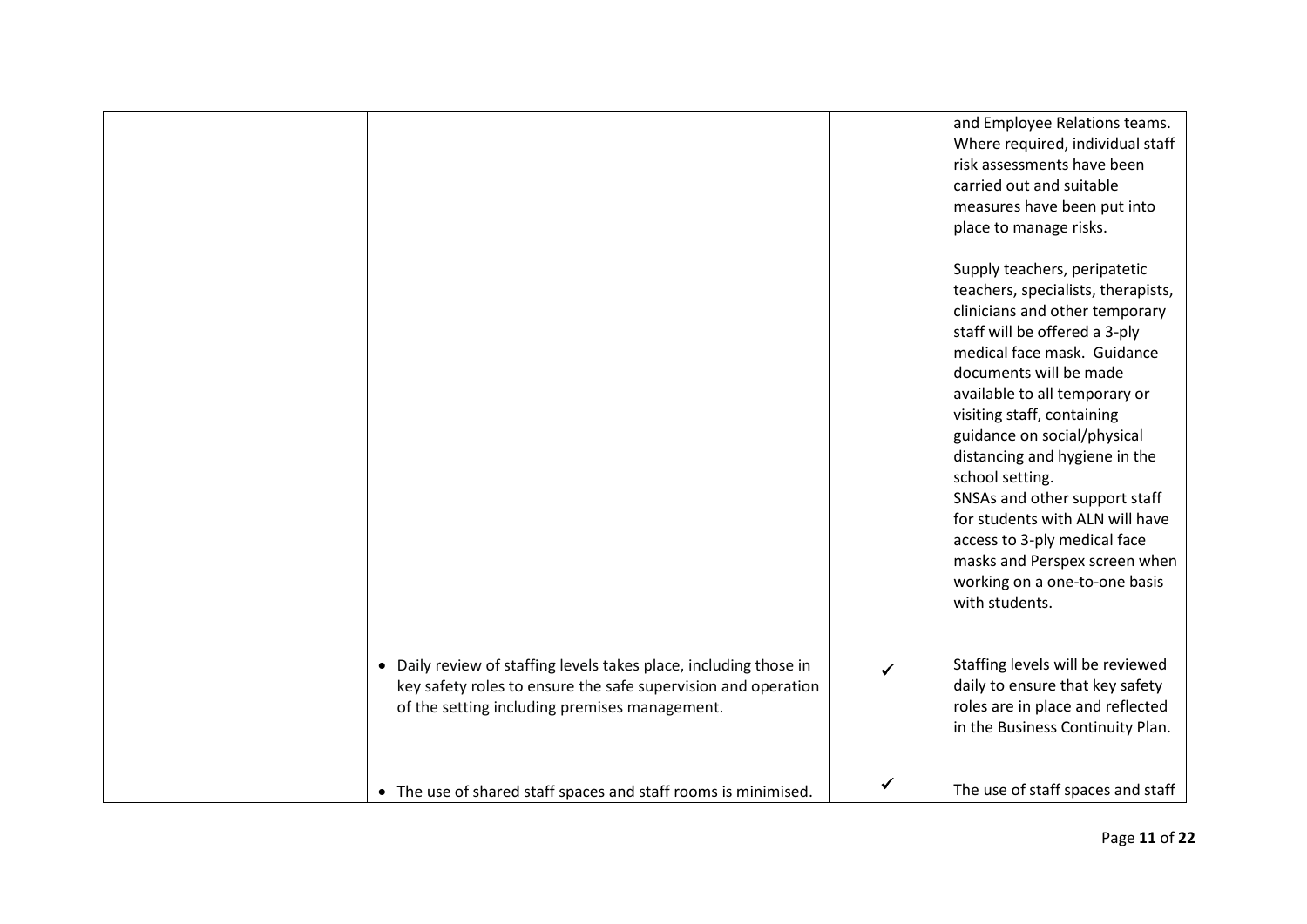|                                                          |                                                                                                                                                                             |   | rooms are minimised as laid out<br>in the September 2021 staff<br>return to work guidance.                                                                                                                                        |
|----------------------------------------------------------|-----------------------------------------------------------------------------------------------------------------------------------------------------------------------------|---|-----------------------------------------------------------------------------------------------------------------------------------------------------------------------------------------------------------------------------------|
| Catering/Lunchtime<br>Arrangements-<br>Infection control | Groups of children can eat packed lunch or school meals<br>$\bullet$<br>within their own classroom setting.                                                                 | ✓ | Provision is made to enable<br>students to eat school meals or<br>packed lunch within a<br>classroom setting or within<br>their dedicated zone area.                                                                              |
|                                                          | Different groups mixing together during lunchtimes is<br>avoided through staggered times with several sittings<br>and/or use of additional areas and to help reduce queues. |   | Different groups have dedicated<br>zones during lunch time to<br>mitigate contact. Staggered<br>times with two sittings have<br>been introduced. Staff<br>supervision will be in place over<br>lunch time and overseen by<br>SMT. |
|                                                          | Time/resource provision for cleaning surfaces between<br>groups in the dining hall.                                                                                         |   | Students will not be eating in<br>the canteen areas; zoned areas<br>for each year group have been<br>identified. Cleaning<br>consideration has been given to<br>cleaning surfaces                                                 |
|                                                          | Hand sanitizer gel is provided for pupils and staff to use<br>$\bullet$<br>immediately before collecting their lunch.                                                       | ✓ | Hand sanitiser gel is provided<br>on entry to the canteen area, at<br>the till point, prior to using the<br>biometric system and straight<br>after using the biometric                                                            |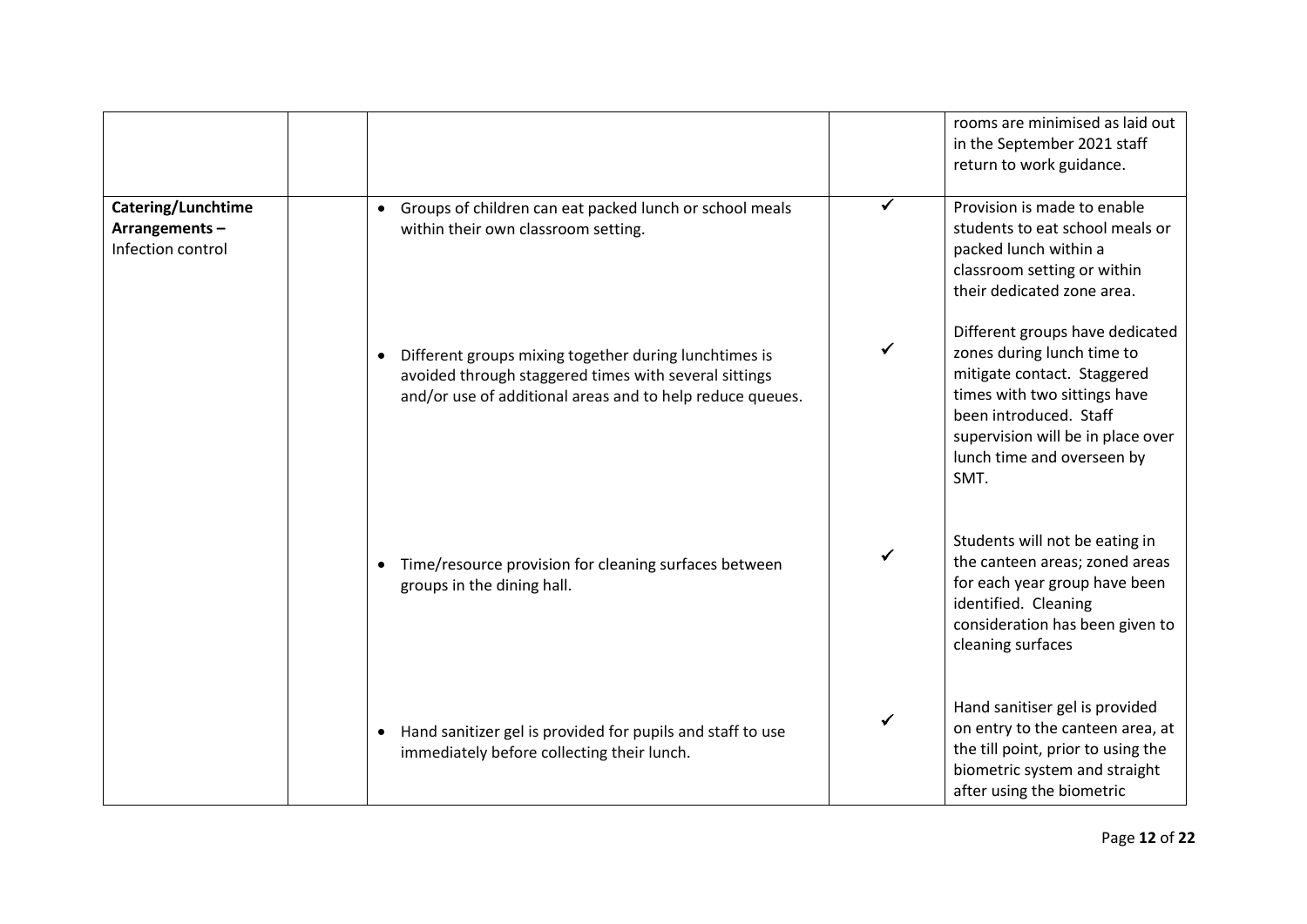|                                                                                                                                                                                                                             |              | system.                                                                                                                                                                                                                                                                                                                                                                                                                                                                                                                                                                                                                                                                                                                                  |
|-----------------------------------------------------------------------------------------------------------------------------------------------------------------------------------------------------------------------------|--------------|------------------------------------------------------------------------------------------------------------------------------------------------------------------------------------------------------------------------------------------------------------------------------------------------------------------------------------------------------------------------------------------------------------------------------------------------------------------------------------------------------------------------------------------------------------------------------------------------------------------------------------------------------------------------------------------------------------------------------------------|
| Social distancing is employed at meal collection points (the<br>use of floor tape to demarcate areas may be useful) where<br>this is not possible screens are installed where required<br>between pupils and serving staff. | $\checkmark$ | Appropriate signage is in place<br>at meal collection points.<br>Catering Staff are aware and<br>have been given information<br>regarding maintaining social<br>distancing by the Local<br>Authority. Individual screens<br>will not be erected at counter<br>points as the fire safety shutter<br>system is in operation. 3-ply<br>medical face masks and or<br>screens will be provided to<br>catering staff who are operating<br>trolley till points. Catering staff<br>will operate the safe distance<br>measures with all students and<br>staff. The risk assessment<br>'Catering/Lunchtime<br>Arrangements' has been shared<br>with and approved by the<br><b>Business Manager of Catering</b><br>Services in the Local Authority. |
| Additional meal collection points have been put in place to<br>reduce queuing where necessary.                                                                                                                              | ✓            | Staggered collection times for<br>each year groups to reduce<br>queuing and mitigate contact<br>with other groups.                                                                                                                                                                                                                                                                                                                                                                                                                                                                                                                                                                                                                       |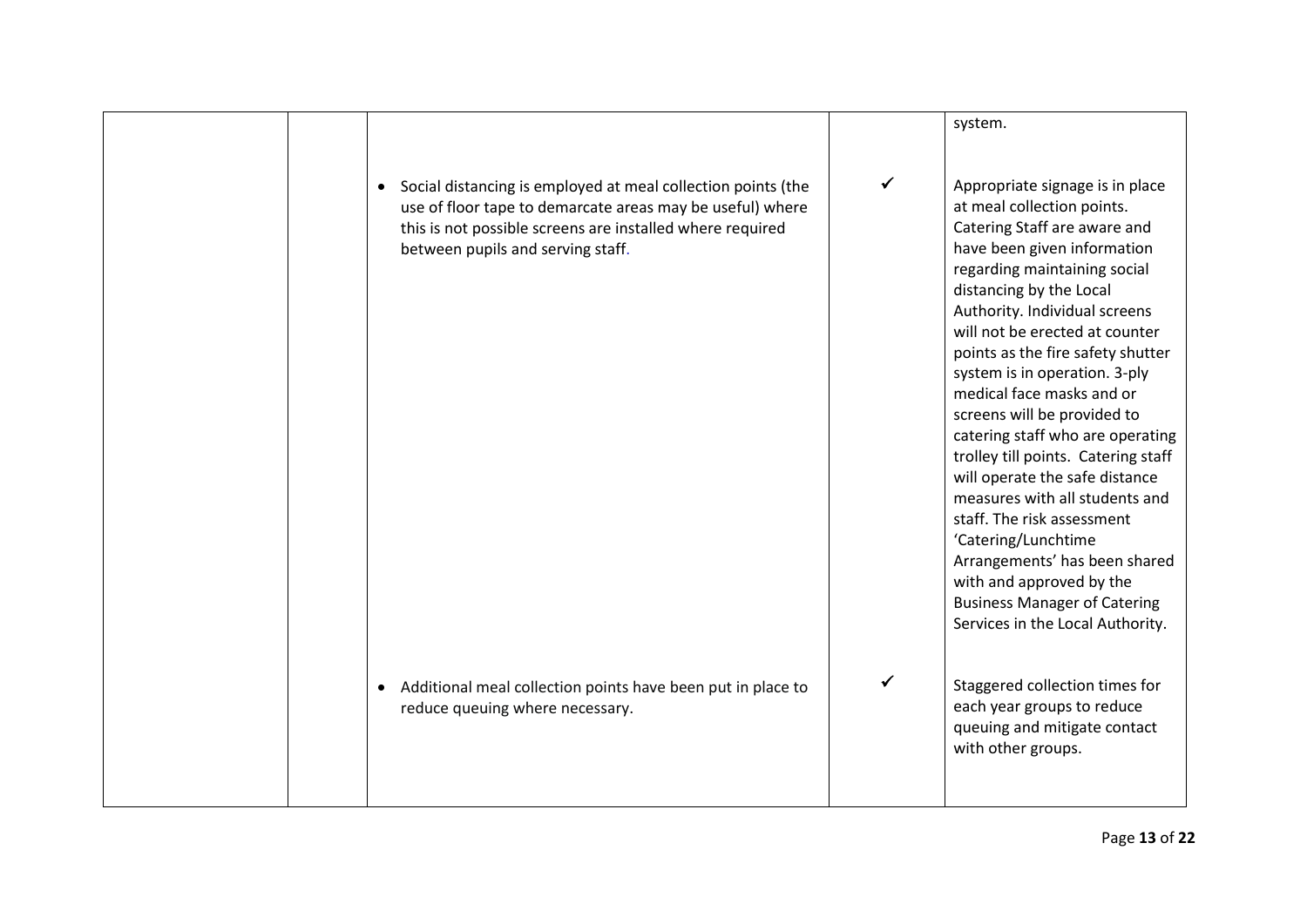|                                                                | Alternative payment methods are being used to eliminate<br>cash handling.                                                                                                                                                                                                                                                           | Online payments would be<br>encouraged as we aim to be a<br>'cash and cheque free' dinner<br>money school as outlined in the<br>Return to School Guidance for<br>Parents and Carers.                                                                       |
|----------------------------------------------------------------|-------------------------------------------------------------------------------------------------------------------------------------------------------------------------------------------------------------------------------------------------------------------------------------------------------------------------------------|------------------------------------------------------------------------------------------------------------------------------------------------------------------------------------------------------------------------------------------------------------|
|                                                                | Tables and seating are moved apart to allow social<br>distancing. Where furniture is fixed and cannot be moved<br>space is created by taping off/taking out of use alternate<br>seating or placing screens.                                                                                                                         | Dedicated zones and<br>classrooms made available for<br>different groups. Sit down<br>dining in the canteen areas will<br>not be in use.                                                                                                                   |
|                                                                | A different entry and exit route are being used at dinner<br>times where more than one door is available.                                                                                                                                                                                                                           | A one way system is in place<br>and different year group entry<br>and exit points are clearly<br>identified. Each year group has<br>a distinct barrier queuing<br>system in place.                                                                         |
| <b>Pupils/Staff displaying</b><br>symptoms whilst at<br>school | Arrangements in place to deal with pupil/staff who develop<br>$\bullet$<br>symptoms whilst at the setting - Follow the WG guidance:<br>https://gov.wales/operational-guidance-schools-and-<br>settings and the relevant section of the RCT Coronavirus<br>(COVID-19): Operational Guidance for schools September<br>2021 version 1. | Arrangements are in place and<br>if a suspected COVID case is<br>identified in the setting staff are<br>aware of its location and<br>information shared via email<br>and are outlined in the Return<br>to School Guidance for Staff,<br>Parent and Carers. |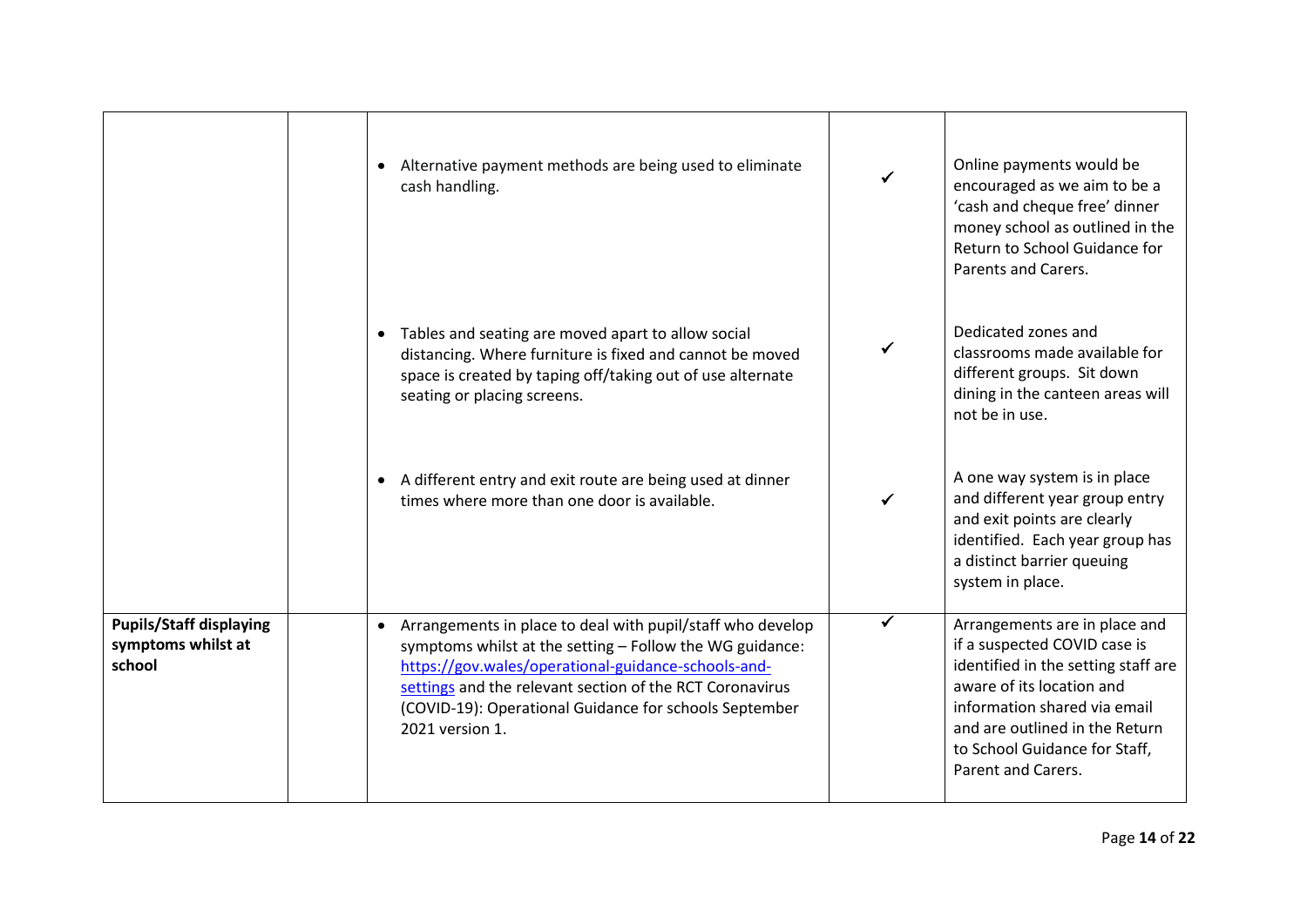|                                          | An isolation room is available for pupils/staff.<br>$\bullet$                                                                                                                                                               |   | An isolation room has been<br>identified - (Office 1 - opposite<br>Deputy Headteacher's office),<br>this is outlined in the<br>parent/carer and staff<br>guidance.                                                                   |
|------------------------------------------|-----------------------------------------------------------------------------------------------------------------------------------------------------------------------------------------------------------------------------|---|--------------------------------------------------------------------------------------------------------------------------------------------------------------------------------------------------------------------------------------|
|                                          | If a learner develops symptoms whilst at school/setting,<br>they should be sent home. However, they must not travel<br>home on dedicated school transport.                                                                  |   | In line with the COVID-19<br>procedures the student will be<br>isolated in the isolation room,<br>collected by their parent/carer,<br>and will not travel home on<br>dedicated transport.                                            |
| <b>Cleaning/Waste</b><br><b>Disposal</b> | All contact surfaces which are fixed to the premises have<br>$\bullet$<br>been identified and are disinfected on a daily basis e.g. door<br>handles, toilets, taps, handrails, external gates and dining<br>room equipment. | ✓ | All fixed surfaces have been<br>identified and are a part of the<br>Local Authority cleaning team's<br>daily cleaning routine. The<br>industrial fine mist anti-virus<br>sprays will be fully utilised.                              |
|                                          | Enhanced cleaning regime in place across the setting.<br>$\bullet$                                                                                                                                                          |   | An enhanced cleaning regime<br>will be in place across the whole<br>school. The Local Authority<br>cleaning staff sign a daily<br>declaration to state that the<br>cleaning regime has been<br>completed in their allocated<br>area. |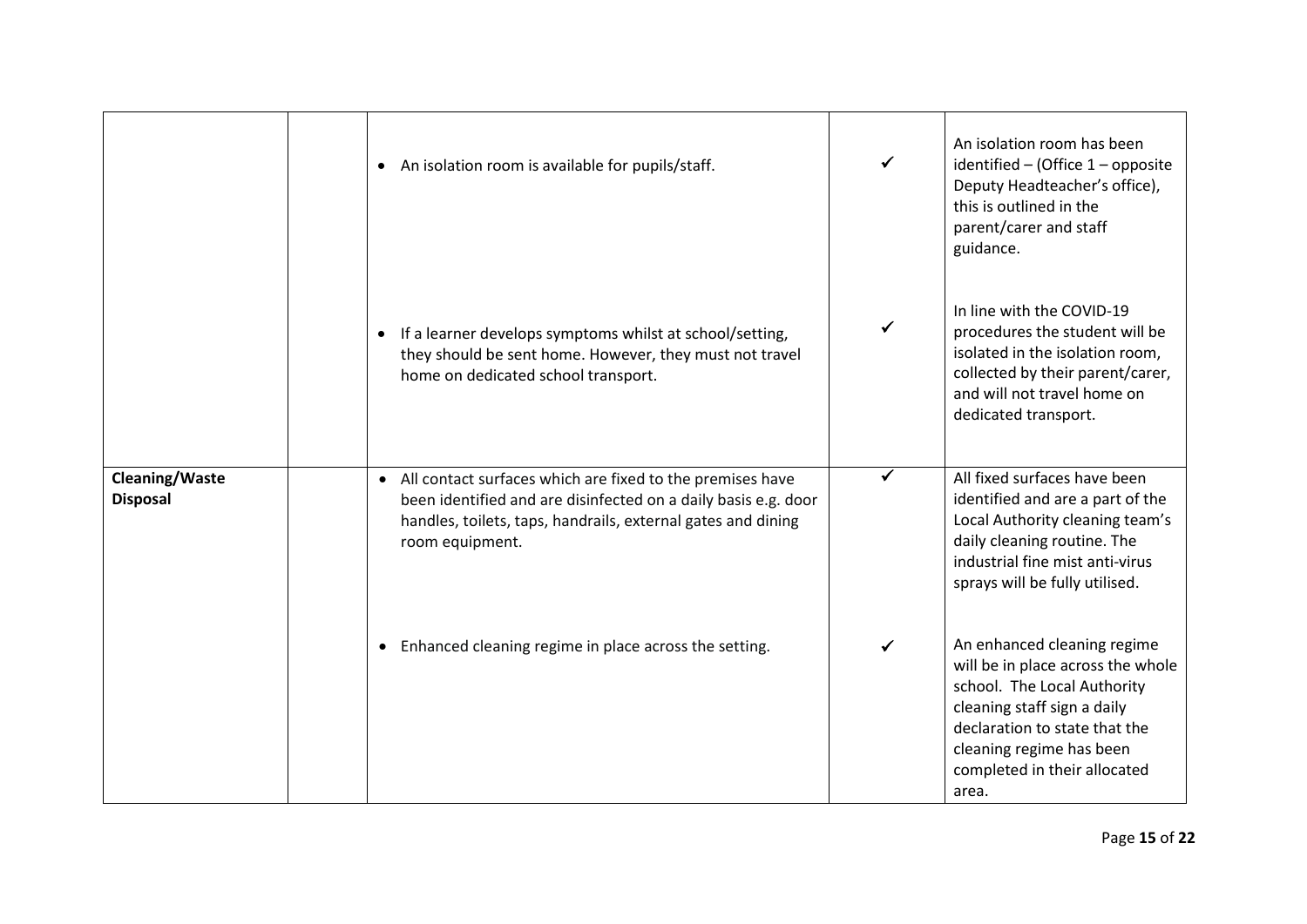| • Adequate cleaning supplies and facilities around the school<br>are in place.                                                                                                                                  | ✓            | The Local Authority have<br>supplied cleaning materials,<br>school have sourced additional<br>supplies including industrial fine<br>mist anti-viral sprays. Cleaning<br>stations are set up in all<br>classrooms and outside key<br>locations across the school.                         |
|-----------------------------------------------------------------------------------------------------------------------------------------------------------------------------------------------------------------|--------------|------------------------------------------------------------------------------------------------------------------------------------------------------------------------------------------------------------------------------------------------------------------------------------------|
| • A Clear desk policy in place for all pupils and staff.                                                                                                                                                        | $\checkmark$ | A clear desk policy is a part of<br>the staff return to work<br>guidance. All staff sign to say<br>that they have read and<br>understood the return to work<br>guidance. Students desks are<br>cleaned between lessons and<br>maintain a clear desk policy<br>throughout the school day. |
| • Tissues should be placed in a separate waste bin and<br>disposed of safely. All rubbish should be removed daily.                                                                                              |              | Separate pedal bins are made<br>available in every classroom for<br>the disposable of tissues and<br>the bins will be emptied daily.                                                                                                                                                     |
| • If any waste is suspected of being in contact with someone<br>showing symptoms of COVID-19, it should be placed in a<br>waste bag, held in a secure place for 72 hours then disposed<br>of as other waste is. | ✓            | Contaminated waste will be<br>stored securely in designated<br>out building for a 72 hour<br>period and disposed of with the                                                                                                                                                             |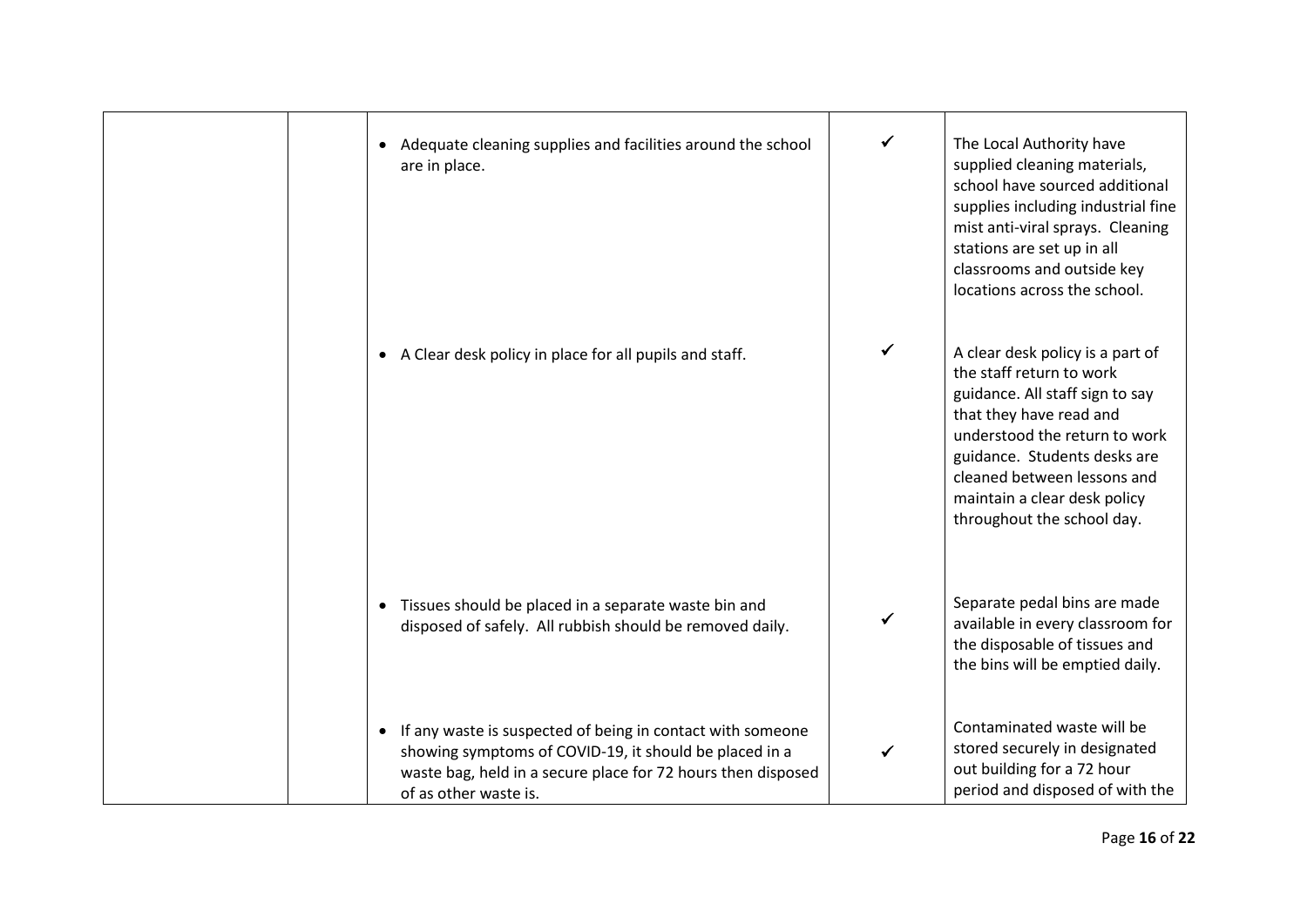|                                                      |                                                                                                                                                                                                                                                                                                                                             |   | normal waste.                                                                                                                                                                                                                                                                                                                                                                                                                                                                                               |
|------------------------------------------------------|---------------------------------------------------------------------------------------------------------------------------------------------------------------------------------------------------------------------------------------------------------------------------------------------------------------------------------------------|---|-------------------------------------------------------------------------------------------------------------------------------------------------------------------------------------------------------------------------------------------------------------------------------------------------------------------------------------------------------------------------------------------------------------------------------------------------------------------------------------------------------------|
| <b>Personal Protective</b><br><b>Equipment (PPE)</b> | PPE is not required for routine class activities.<br>$\bullet$                                                                                                                                                                                                                                                                              |   | PPE as per guidance is not<br>required for routine class<br>activities but will be made<br>available upon request if staff<br>require PPE. All staff will be<br>provided with 3-ply medical<br>face masks. Perspex screens<br>have been erected at staff<br>desks/workstations where<br>requested.                                                                                                                                                                                                          |
|                                                      | PPE may be required when carrying out intimate care,<br>$\bullet$<br>dealing with body fluids or a suspected case of COVID 19<br>and in other situations where close contact is required. For<br>further guidance on PPE requirements refer to the RCT<br>Schools COVID 19 PPE Guidance Matrix and associated links<br>within the document. | ✓ | Enhanced PPE will be made<br>available to the Headteacher or<br>Deputy Headteacher when<br>dealing with a suspected case of<br>COVID 19 and will located in the<br>identified isolation room -<br>(Office 1 - opposite Deputy<br>Headteacher's office). The PPE<br>Guidance Matrix will be shared<br>via the staff guidance and<br>displayed prominently in the<br>isolation room.<br>PPE will be made available to<br>Caretakers and First Aiders,<br>First Aid PPE boxes will be<br>located in reception. |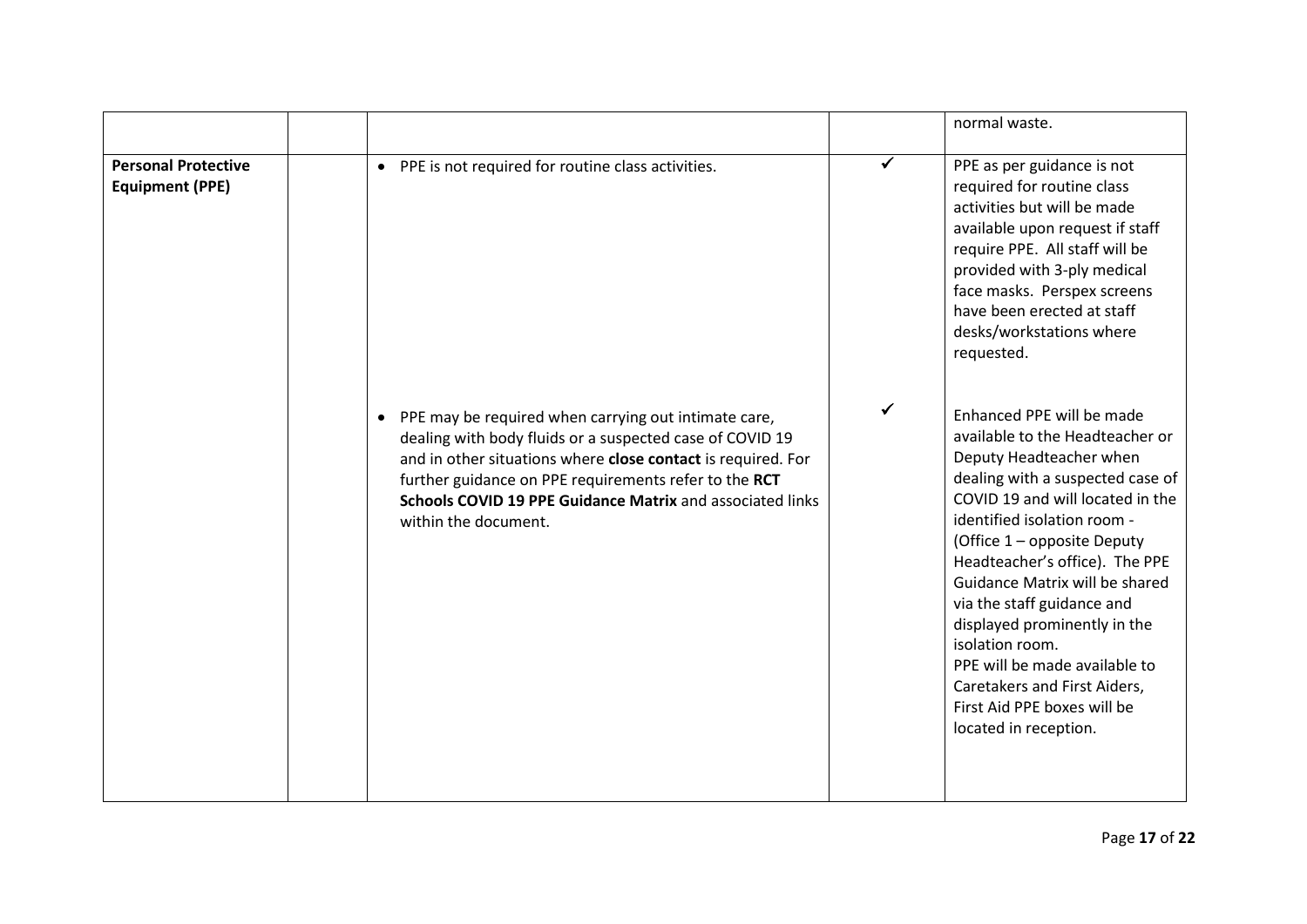| <b>Visitors</b> | Information about visitor arrangements is displayed in a<br>$\bullet$<br>suitable place where necessary, including information about<br>social distancing, hygiene and not attending if the person<br>has symptoms. | ✓ | Signage is displayed in the<br>reception area regarding social<br>distancing, hygiene and not<br>attending the setting if a person<br>has symptoms.                                                                   |
|-----------------|---------------------------------------------------------------------------------------------------------------------------------------------------------------------------------------------------------------------|---|-----------------------------------------------------------------------------------------------------------------------------------------------------------------------------------------------------------------------|
|                 | All visitors on site advised to wear face coverings.<br>$\bullet$                                                                                                                                                   |   | Communicated via on-site<br>visitor forms and signage in<br>reception.                                                                                                                                                |
|                 | Handwashing/hand sanitiser available at all entrances.                                                                                                                                                              | ✓ | Hand sanitiser is available at the<br>entrance of reception; this is<br>the only entry point for visitors                                                                                                             |
|                 | Reception areas have been reviewed to take account of<br>$\bullet$<br>infection control and allow social distancing including floor<br>markings/barriers/reception screens.                                         |   | The reception area has been<br>cleared of soft furnishings and<br>seating has been arranged so<br>that social distancing can be<br>maintained. Signage is in place<br>in accordance with Local<br>Authority guidance. |
|                 | Where possible, visitors are signed in/out by the<br>receptionist.                                                                                                                                                  |   | The receptionist signs in and<br>out all visitors.                                                                                                                                                                    |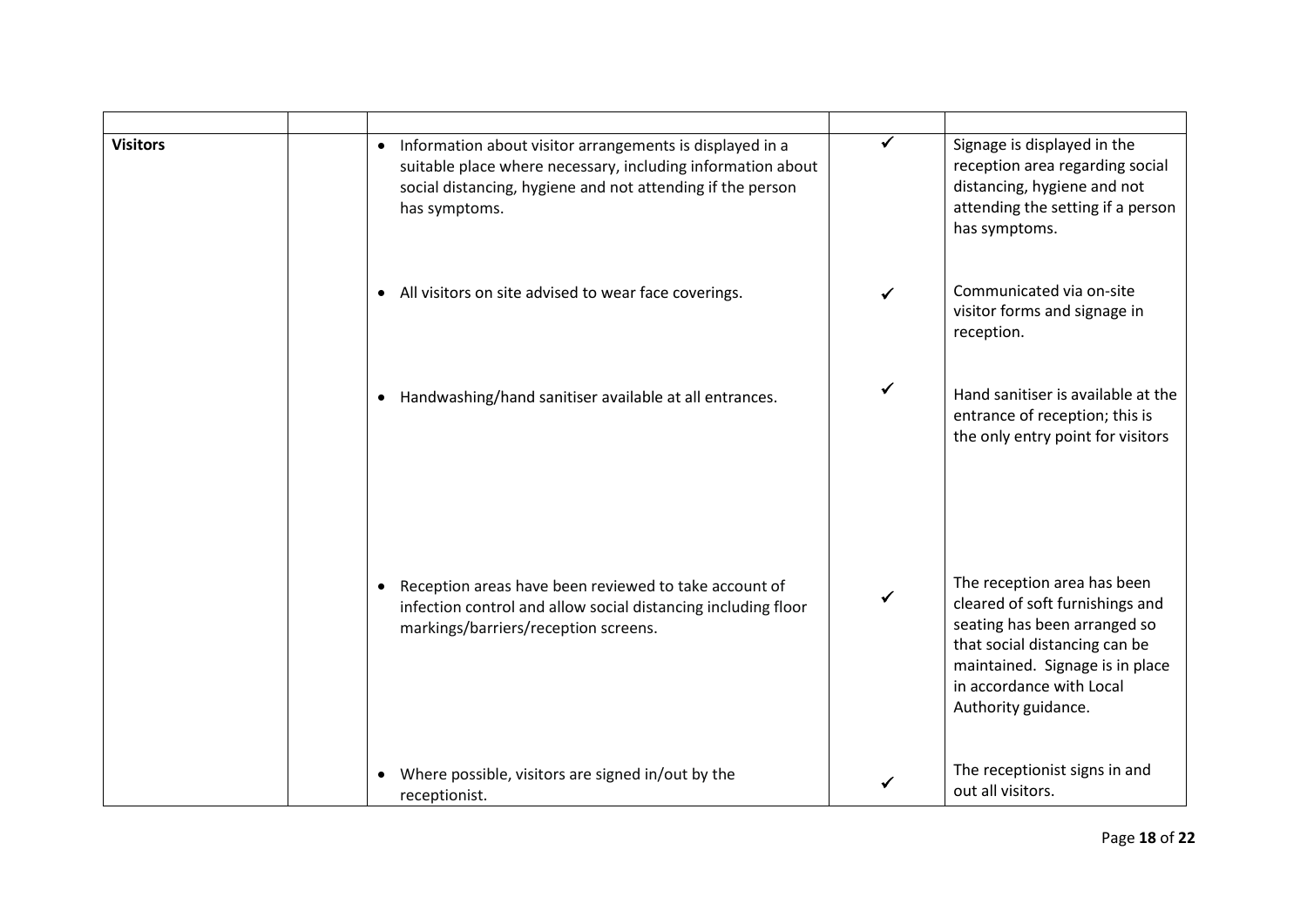|                    | • A record should be kept of all visitors as this may be needed<br>at a future point to assist the Welsh Government's Test,<br>Trace, Protect strategy.                                                                                                                                                                           | $\checkmark$ | A record of all visitors is<br>maintained to facilitate Track<br>and Trace procedures.                                                                                                        |
|--------------------|-----------------------------------------------------------------------------------------------------------------------------------------------------------------------------------------------------------------------------------------------------------------------------------------------------------------------------------|--------------|-----------------------------------------------------------------------------------------------------------------------------------------------------------------------------------------------|
| <b>Fire Safety</b> | Fire safety arrangements and evacuation procedures have<br>$\bullet$<br>been reviewed to take account of the new COVID measures<br>at the site, including the layout and possible changes in<br>staff.                                                                                                                            | $\checkmark$ | Fire safety arrangements and<br>evacuation procedures have<br>been reviewed to take into<br>consideration the one way<br>system and social distancing.                                        |
|                    | Procedures have been reviewed to include hygiene and<br>$\bullet$<br>distancing at assembly points.                                                                                                                                                                                                                               | ✓            | Procedures have been reviewed<br>to include hygiene and social<br>distancing.                                                                                                                 |
|                    | Any new fire safety arrangements and procedures have<br>$\bullet$<br>been communicated with all staff and pupils (including new<br>pupils and staff).<br>See link below for specific fire safety advice for specific<br>advice during the outbreak.<br>https://www.southwales-<br>fire.gov.uk/app/uploads/2020/04/NFCC-advice.pdf | ✓            | Fire safety arrangements are<br>outlined in the Return to School<br><b>Guidance for Staff and Students</b><br>will be briefed on the fire safety<br>arrangements on their return to<br>school |
| <b>Training</b>    | Staff have been instructed on the nature of COVID-19 and<br>$\bullet$<br>its transmission.                                                                                                                                                                                                                                        | ✓            | Clear and concise information<br>sharing with staff via email,<br>return to work guidance and<br>signage throughout the school<br>has been in place since March                               |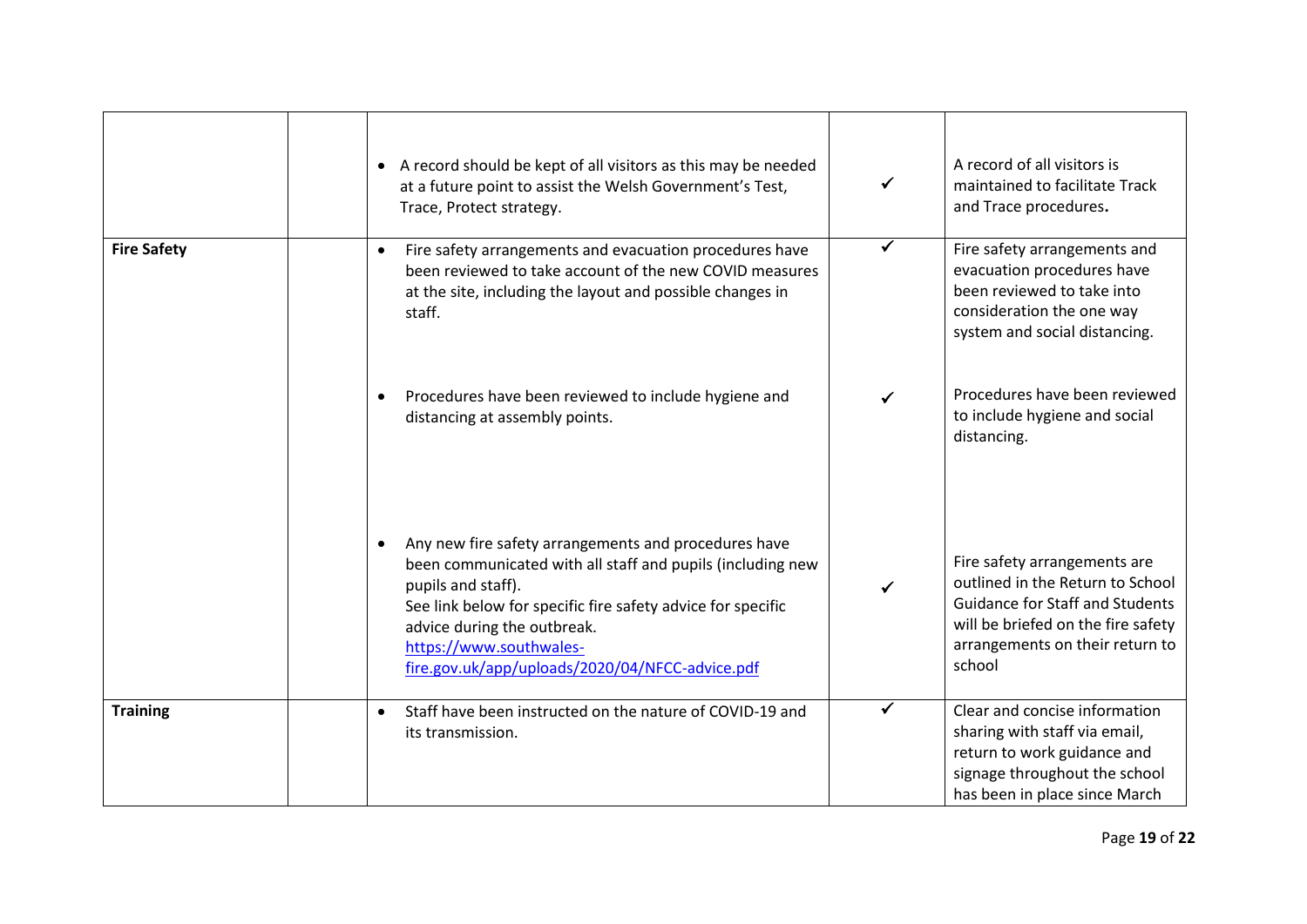|  |                                                                                                                                 | 2020 and reissued in September<br>2021.                                                                                                                                                                                                                                                |
|--|---------------------------------------------------------------------------------------------------------------------------------|----------------------------------------------------------------------------------------------------------------------------------------------------------------------------------------------------------------------------------------------------------------------------------------|
|  | The risk assessment together with any COVID 19 control<br>measures have been brought to the attention of all<br>teaching staff. | The risk assessment has been<br>shared with all staff and forms<br>part of the staff return to work<br>guidance and business<br>continuity plan. By Friday 10 <sup>th</sup><br>September 2021, all staff have<br>signed to say that they have<br>read and understood the<br>documents. |
|  | Any staff briefings are also conducted with social distancing<br>considerations.                                                | Staff briefings will be conducted<br>with social distancing in place<br>or held virtually.                                                                                                                                                                                             |

## **Site Management Checklist:**

| Site issue |                                                                                                                                                                     | Yes/No<br>N/A | <b>Further Action</b>                                                                                                    |
|------------|---------------------------------------------------------------------------------------------------------------------------------------------------------------------|---------------|--------------------------------------------------------------------------------------------------------------------------|
|            | Gas Boiler/Heating systems - Serviced/Inspected by a competent person?                                                                                              | Yes           | Lorne Stewart, - Inspected annually - April 2021                                                                         |
|            | Fire Protection Systems - Alarms & Emergency Lighting maintained quarterly by<br>Contractor? Fire protection systems are also checked by school management.         | Yes           | Ambassador - Inspected quarterly - July 2021.<br>Fire protection system maintained by site team.                         |
|            | Sprinkler Systems inspected/maintained by a Contractor? (as per frequency set out<br>by the system) - Also checked by school management if necessary.               | <b>Yes</b>    | Only smoke alarms, serviced quarterly by Ambassador - July<br>2021.                                                      |
|            | Fire Extinguishers (FFE) - Have they been serviced annually by a competent<br>person? Inspect FFE for any damage/discharged or removed units on a monthly<br>basis. | Yes           | Fire Safety Direct - Inspected annually - August 2021. Monthly<br>checks carried out by site team to inspect for damage. |
|            | Fire Evacuation Procedures/Drills - Have any fire evacuation arrangements been                                                                                      | <b>Yes</b>    | <b>Plans included in Fire Drill and shared with all staff via staff</b>                                                  |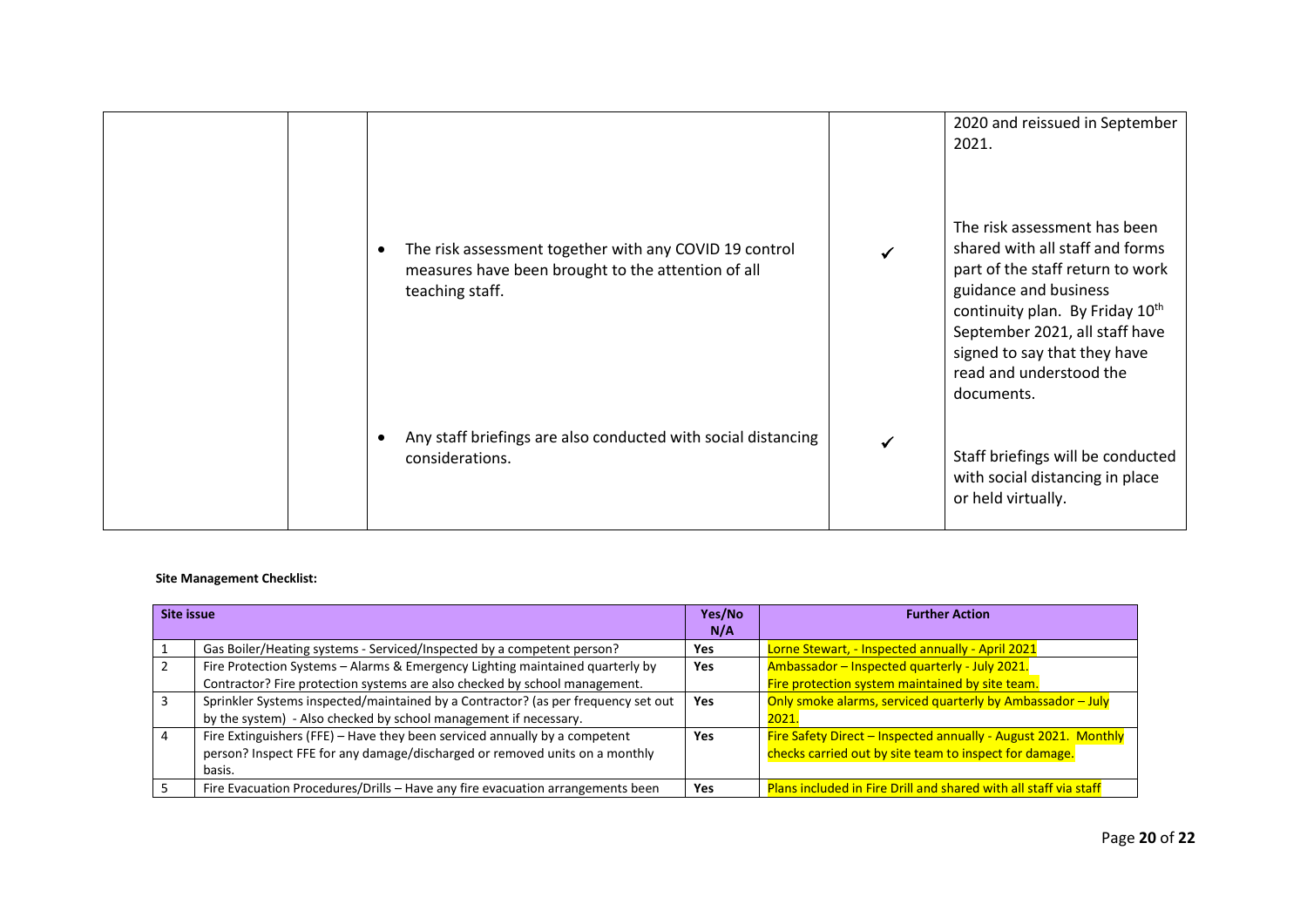|    | revised to take account of revised site layouts/personnel?                                                                                                                                             |            | handbook. Last fire drill 15/06/2021.                                                                                                                              |
|----|--------------------------------------------------------------------------------------------------------------------------------------------------------------------------------------------------------|------------|--------------------------------------------------------------------------------------------------------------------------------------------------------------------|
| 6  | Legionella - Low use systems flushed/temperatures monitored by school<br>management and maintained by Contractors?                                                                                     | <b>Yes</b> | A full risk assessment is completed annually for Legionella this<br>was completed in August 2021. Last school management check<br>was February 2021.               |
|    | LEV Units (in D&T) – have they been inspected by a competent person? (required<br>annually).                                                                                                           | <b>Yes</b> | Air & Water Contractors – this is checked annually – June 2021.                                                                                                    |
| 8  | Traffic Management - Review arrangements to account for social distancing and<br>supervision/increase in private vehicles?                                                                             | Yes        | Included in Traffic Management Plan, updated May 2021, and<br>communicated to staff and parents in Return to School<br>guidance documents, September 2021.         |
| 9  | First Aid – Do you have adequate no's of first aiders in view of possible staff<br>shortages or alternative layout of the site?                                                                        | <b>Yes</b> | 12 first aiders, trained 9th/10th Jan 2021. Qualifications are<br>valid for 3 years.                                                                               |
| 10 | Lifting Equipment (e.g. lift hoists) have they been inspected by a competent<br>person?                                                                                                                | Yes        | Checked quarterly by Cardiff Lift company. Last checked<br><b>August 2021.</b> Physio bed serviced annually - Dec 2020 by Vision<br>products.                      |
| 11 | Arrangements are in place for dealing with contractors when they arrive on site?                                                                                                                       | <b>Yes</b> | Asbestos register located in Site Office and signed by all visiting<br>contactors. All contractors report to reception to complete<br>track and trace information. |
| 12 | Kitchen areas may have been unused since the start of the pandemic. Have the<br>relevant statutory inspections and regular maintenance requirements been<br>considered? (for example extraction units) | <b>Yes</b> | The extraction units were serviced in <b>August</b> 2021. All other<br>works are carried out and monitored by the kitchen manager<br>and RCT.                      |

For further information on statutory inspections in relation to the building contact the **Councils Corporate Maintenance Section.**

## **The risk assessment should be signed by the Headteacher and the Chair of Governors**